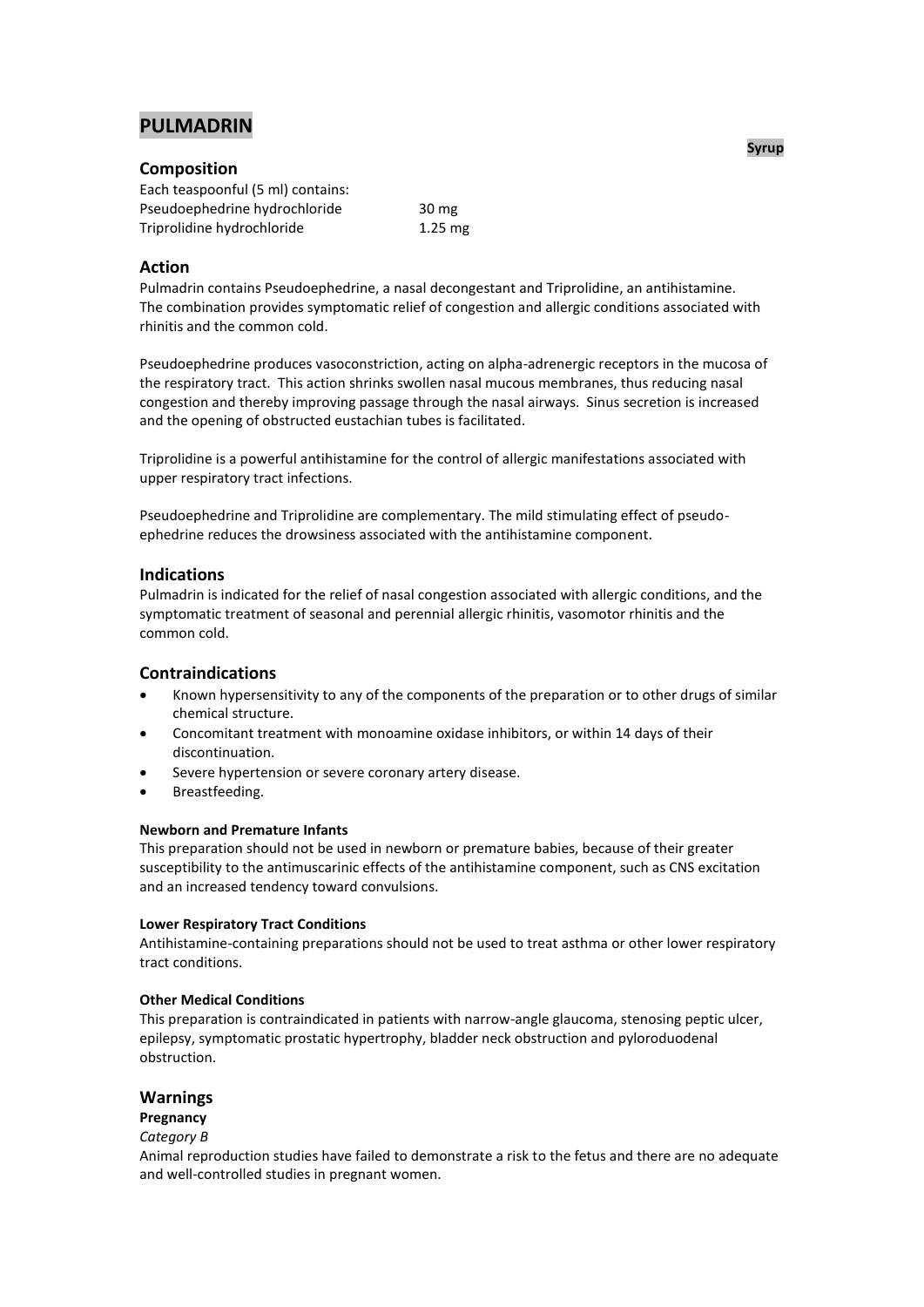### **Nursing Mothers**

This preparation is associated with increased risk of undesirable side effects in infants and is therefore contraindicated in nursing mothers.

### **Paediatric Use**

Use of antihistamines is not recommended in newborn or premature infants. Antihistamine-containing preparations may diminish mental alertness; conversely, a paradoxical reaction characterized by hyperexcitability may occur.

Antihistamine overdosage, particularly in infants and children, may produce hallucinations, central nervous system depression, convulsions and even death.

Very young children may be more sensitive to the effects, especially the vasopressor effects, of sympathomimetic amines.

### **Elderly Use**

Dizziness, sedation, hypotension, hyperexcitability, confusion and antimuscarinic side effects such as dryness of the mouth and urinary retention (especially in males), are more likely to occur in geriatric patients taking antihistamines. If the antimuscarinic side effects occur and continue or are severe, treatment should be discontinued.

Hallucinations, seizures, CNS depression and confusion may be more likely to occur in geriatric patients taking sympathomimetics. Geriatric patients may also be more sensitive to the effects, especially to the vasopressor effects, of sympathomimetic amines.

Patients above 60 years of age should therefore be closely monitored.

### **Adverse Reactions**

#### **Central Nervous System**

Sedation, sleepiness, extrapyramidal reactions, dizziness, disturbed coordination, confusion, restlessness, excitation, nervousness, tremor, irritability, insomnia, paraesthesias, neuritis, convulsions, euphoria, hallucinations, hysteria and faintness.

### **Special Senses**

Acute labyrinthitis, blurred vision, diplopia, vertigo and tinnitus.

#### **Allergic**

Peripheral, angioneurotic and laryngeal edema, drug rash, urticaria, photosensitivity and anaphylactic shock.

### **Gastrointestinal**

Epigastric distress, dryness of mouth, anorexia, nausea, vomiting, diarrhea and constipation.

#### **Cardiovascular**

Hypotension, palpitations, tachycardia and extrasystoles.

#### **Genitourinary**

Urinary frequency, difficult urination, urinary retention and early menses.

#### **Respiratory**

Tightness of chest and wheezing, nasal stuffiness, dryness of nose and throat and thickening of bronchial secretions.

#### **Hematological**

Hemolytic anemia, thrombocytopenia, leukopenia and agranulocytosis.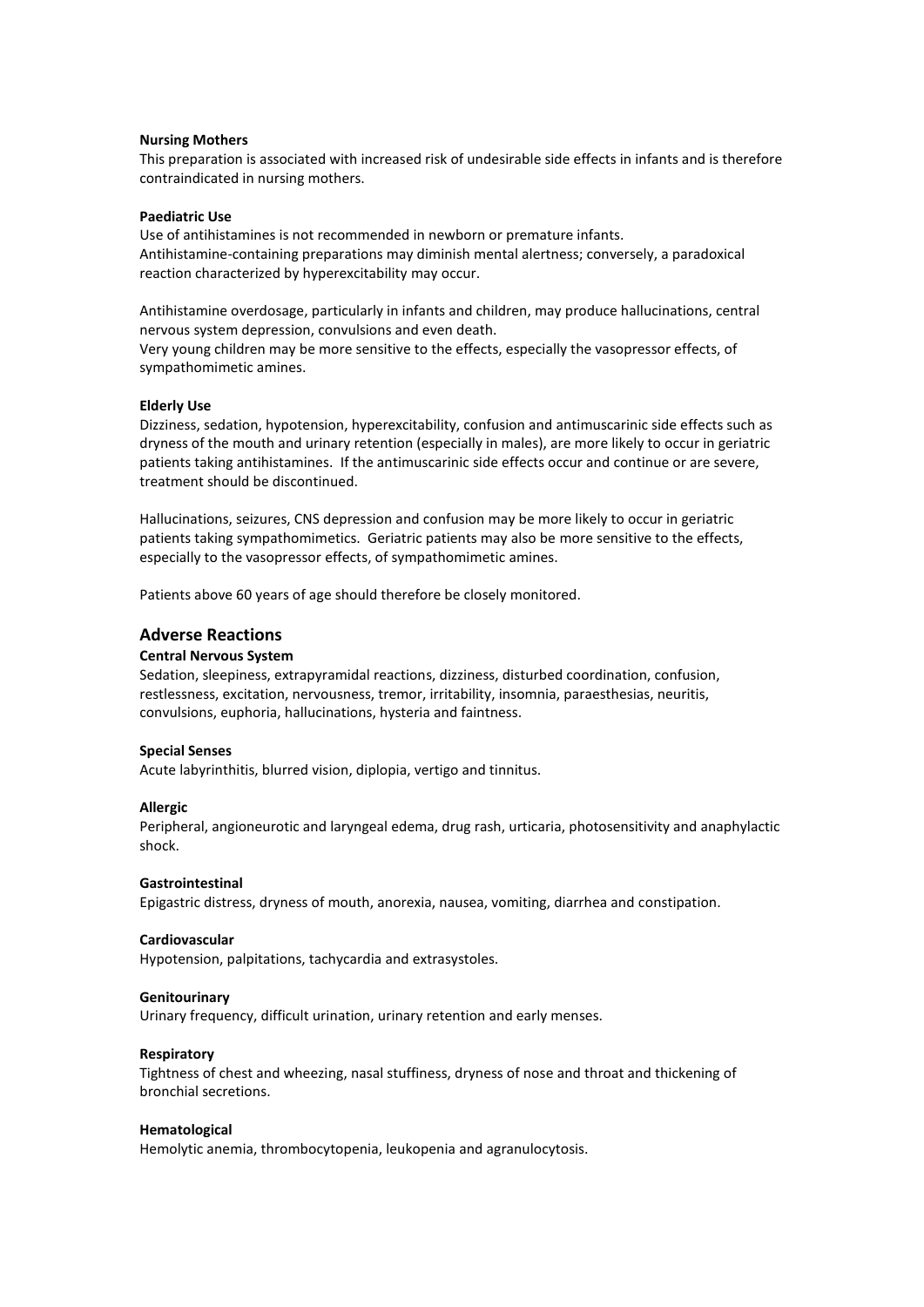### **General**

Fatigue, chills, headache and excessive perspiration.

# **Precautions**

This preparation may cause drowsiness. Patients should be warned that their ability to perform potentially hazardous tasks requiring mental alertness or physical coordination, such as driving a vehicle or operating machinery, may be impaired. Similarly, children should be warned not to participate in activities such as riding a bicycle or playing near traffic.

Preparations containing antihistamines have an atropine like action. Therefore, they should be used with caution in patients with a history of bronchial asthma, increased intraocular pressure, hyperthyroidism, cardiovascular disease or hypertension.

Since antihistamines may cause epigastric distress, this preparation should preferably be taken after meals to diminish gastric irritation.

This preparation should be administered with caution in patients with mild to moderate hypertension, cardiovascular disease (including ischemic heart disease), diabetes mellitus, elevated intraocular pressure, hyperthyroidism, or prostatic enlargement.

Sympathomimetic amines may cause confusion, hallucinations or CNS stimulation in geriatric patients.

# **Drug Interactions**

*Triprolidine/ Alcohol/ CNS Depressants/ Tricyclic Antidepressants* Concurrent use may potentiate the CNS depressant effects of Triprolidine or these agents.

### *Triprolidine/ Monoamine Oxidase Inhibitors*

Concurrent use may prolong and intensify the antimuscarinic effects and CNS depressant effects of Triprolidine. Because of the Pseudoephedrine component, concurrent use is contraindicated.

### *Triprolidine/ Ototoxic Medications*

Symptoms of ototoxicity may be masked if Triprolidine is used concurrently with ototoxic drugs, particularly aminoglycoside antibiotics such as amikacin, dihydrostreptomycin, gentamicin, kanamycin, neomycin, streptomycin, tobramycin and viomycin.

### *Pseudoephedrine/ Monoamine Oxidase Inhibitors*

Concomitant treatment with monoamine oxidase inhibitors, or within 14 days of their discontinuation, is contraindicated.

Concurrent use may prolong and intensify cardiac stimulant and vasopressor effects (including headache, cardiac arrhythmias, vomiting, sudden and severe hypertensive and hyperpyretic crises) because of release of catecholamines, which accumulate in intraneuronal storage sites during monoamine oxidase inhibitor therapy.

# *Pseudoephedrine/ ß-Adrenergic Blocking Agents*

Concomitant use may result in unopposed alpha-adrenergic activity of Pseudoephedrine with a risk of hypertension, excessive bradycardia and possible heart block. The therapeutic effect of the ßadrenergic blocking agents may be inhibited.

*Pseudoephedrine/ Antihypertensive Drugs* Concomitant use may cause a reduced antihypertensive effect.

# *Pseudoephedrine/ Digitalis Glycosides/ Anesthetics (hydrocarbon inhalation)*

Cardiac arrhythmias may occur when Pseudoephedrine is used prior to anesthesia or concurrently with digitalis glycosides, because of sensitization of the myocardium to the effects of Pseudoephedrine.